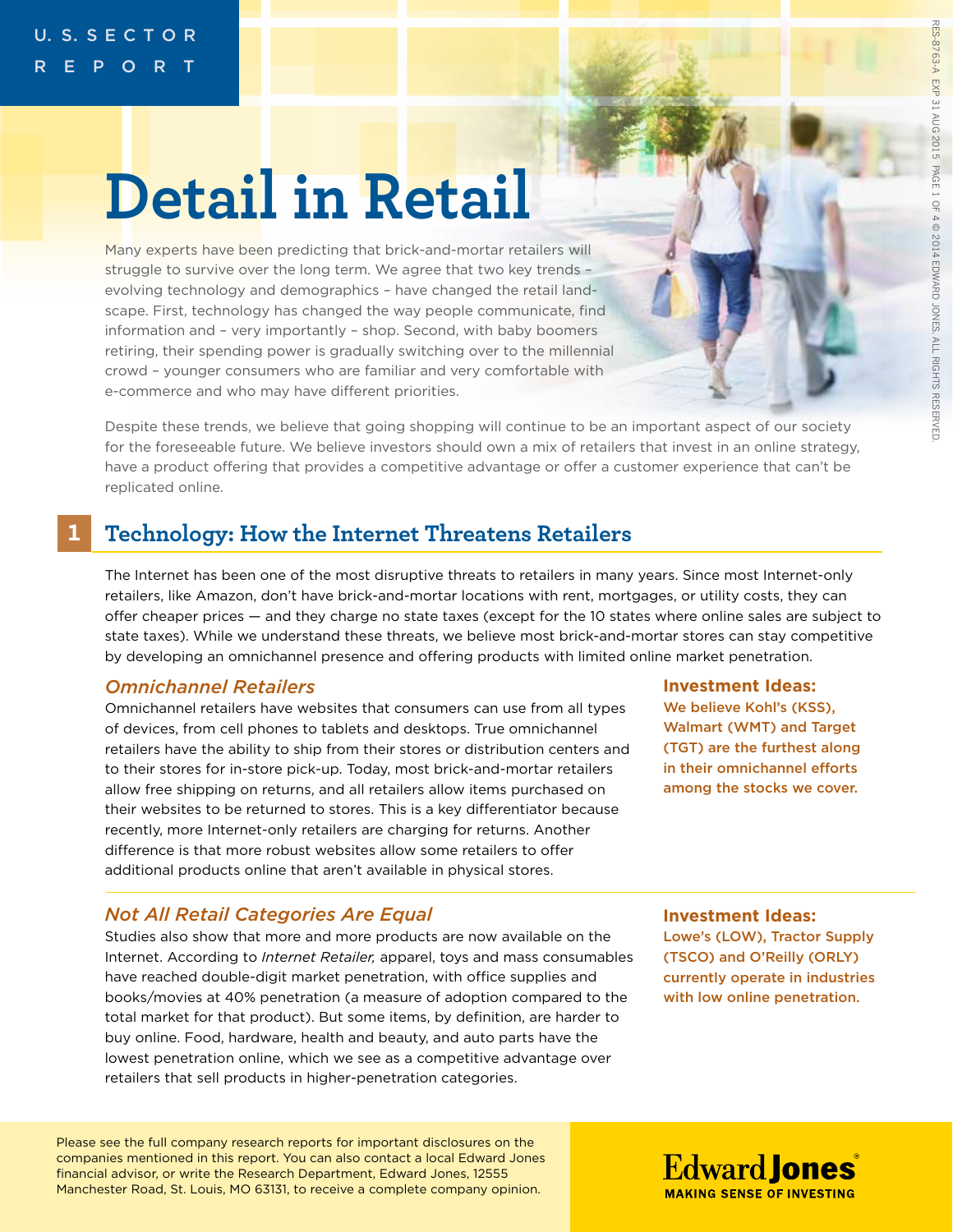#### *The Evolving Retailer*

We believe retailers with a wide variety of products online, seamless checkout, product reviews, strong customer service in stores and differentiated products will be successful over the longer term. In a creative effort, some retailers have started offering tablet and smartphone applications (apps) to provide consumers with coupons and deals, suggested item pairings and social media integration.

#### 450 400 350 300 250 200 150 100 50  $\overline{0}$ 200 201 20<sup>02</sup>203 20<sup>04</sup> 2095 2006 2007 20<sup>0</sup> 200 201 201 2012 2018 **2015E** 2016F 2011 2018E 17% Growth per Year on Average 9% Growth per Year on Average  $27 \t34 \t44 \t57 \t72 \t91$ 112 168 197 226 263 294 355 385 414 Source: U.S. Department of Commerce, Forrester Research Inc. **Online Sales Growth (Billions)**

#### **Investment Ideas:**

For example, Target's (TGT) Cartwheel offers deals through its customers' mobile phones.

# **2 Demographics: What the Spending Shift to Millennials Means**

We believe the shift from baby boomers to millennials will also change the retail landscape over the coming years. While baby boomers are more interested in visiting brick-and-mortar stores, purchasing cruises and going to the movies, millennials seem to be more focused on social media, socially and environmentally friendly products, healthier lifestyles, online travel and convenience. With the boomer crowd retiring and spending less, the consumer-spending burden will shift to millennials, who will drive an even greater need for truly omnichannel retailers.

#### *A More Educated Consumer*

Born between 1980 and 2000, there are roughly 80 million millennials in the U.S., about 25% of the population. The millennials exceed the number of baby boomers by about 4 million. Millennials are the highest educated among all generations and use technology not just for communication but as a way to improve life, make better choices and contribute to society.

Due to their higher levels of education, we believe millennials overall will have greater spending power than baby boomers, and we expect this generation to be the future driver of consumer spending. Some reports expect that millennial spending in the U.S. will grow to \$1.4 trillion annually by 2020 and represent 30% of total retail sales.\* We believe retailers will need to aggressively invest in technology to cater to the millennial crowd.

**Investment Ideas:** Coach (COH) and VFC Corporation (VFC) offer brands we believe will remain in favor with the millennial crowd.



Source: "Who are the Millennial shoppers? And what do they really want?" *Accenture*, June 2013. Edward Jones estimates.

But millennials still like to visit brick-and-mortar stores too, so these physical locations will remain important. A survey by the Urban Land Institute showed two-thirds of millennials like to visit the mall at least once a month because they see it as a way to enjoy time with friends and family. Millennials can be fickle, however, so retailers will need to invest in stores to make sure they don't lack freshness, newness and excitement.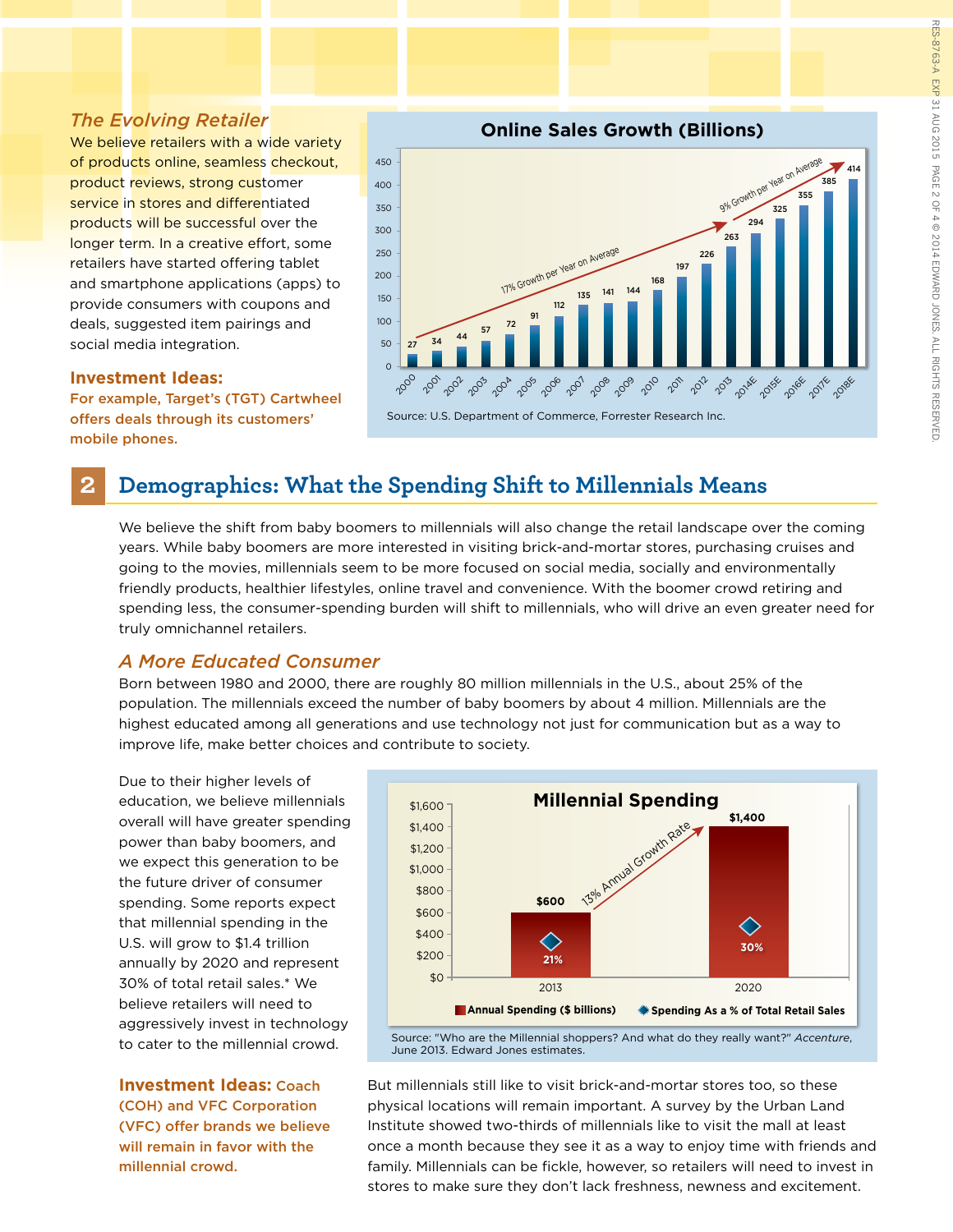## *Catering to a Healthier Lifestyle*

Younger generations are very interested in health and wellness and are more likely to focus on healthier eating habits and being active, with over 60% of millennials saying they work out on a regular basis. They have a large interest in natural and organic foods and understand the actual ingredients in their foods. This group is much more inclined toward buying fresh versus buying packaged foods, which we believe is a reason we are seeing many large packaged foods companies struggle to drive volume growth. The natural/organic industry has been growing at a rate of over 15% for the past eight years, and we expect the industry to continue to show 7% to 9% annual growth for the foreseeable future.

#### **Investment Ideas:**

Regardless of the popularity of online shopping, we believe millennials enjoy physically visiting Whole Foods (WFM) markets, so this company will be a big beneficiary of these demographic trends for the coming years, in our view.

# **Retail Investment Ideas**

Edward Jones provides coverage on a good mix of growth as well as mature retailers. The chart below highlights our Buy-rated retailers and where they fit in to today's evolving retail landscape.

| Technologically Advanced Retailers - investing more in e-commerce sites                  |                                                                                                                                                                                                      |
|------------------------------------------------------------------------------------------|------------------------------------------------------------------------------------------------------------------------------------------------------------------------------------------------------|
| Kohl's (KSS)<br>Target (TGT)<br>Walmart (WMT)                                            | • Strong brick-and-mortar locations and an omnichannel presence<br>• Innovation on industry-leading mobile apps, price comparisons and website deals<br>• Growing their exclusive products offerings |
| Millennial-reaching Retailers - relate to millennials' unique tastes                     |                                                                                                                                                                                                      |
| Coach (COH)<br>TJX Corporation (TJX)<br>Ulta Beauty (ULTA)<br>VF Corp (VFC)              | • Strong brands that should benefit from an increase in spending by millennials<br>• Exclusive products and unique shopping experience                                                               |
| Whole Foods (WFM)                                                                        | • Benefits from millennials' preference for healthy food                                                                                                                                             |
| Competitively Advantaged Retailers - operate in industries with low Internet penetration |                                                                                                                                                                                                      |
| Lowe's (LOW)<br>O'Reilly Auto (ORLY)<br>Tractor Supply (TSCO)                            | • Operate in product categories that have low Internet penetration<br>• Physical locations provide a high level of customer service to make the in-store<br>experience more valuable                 |

## *How We Value and Recommend Stocks*

When valuing consumer companies, we use various methods that include comparing price-to-earnings ratios and PEGY ratios (price-to-earnings ratio divided by growth plus dividend yield) to historical and peer averages and more. We also use discounted cash flow models to incorporate long-term growth expectations.

## *Investment Risks*

Risks to investing in retail companies include deteriorating economic conditions, a slowdown in consumer spending, failure to adapt to the changing retail landscape, higher commodity prices and currency fluctuations.